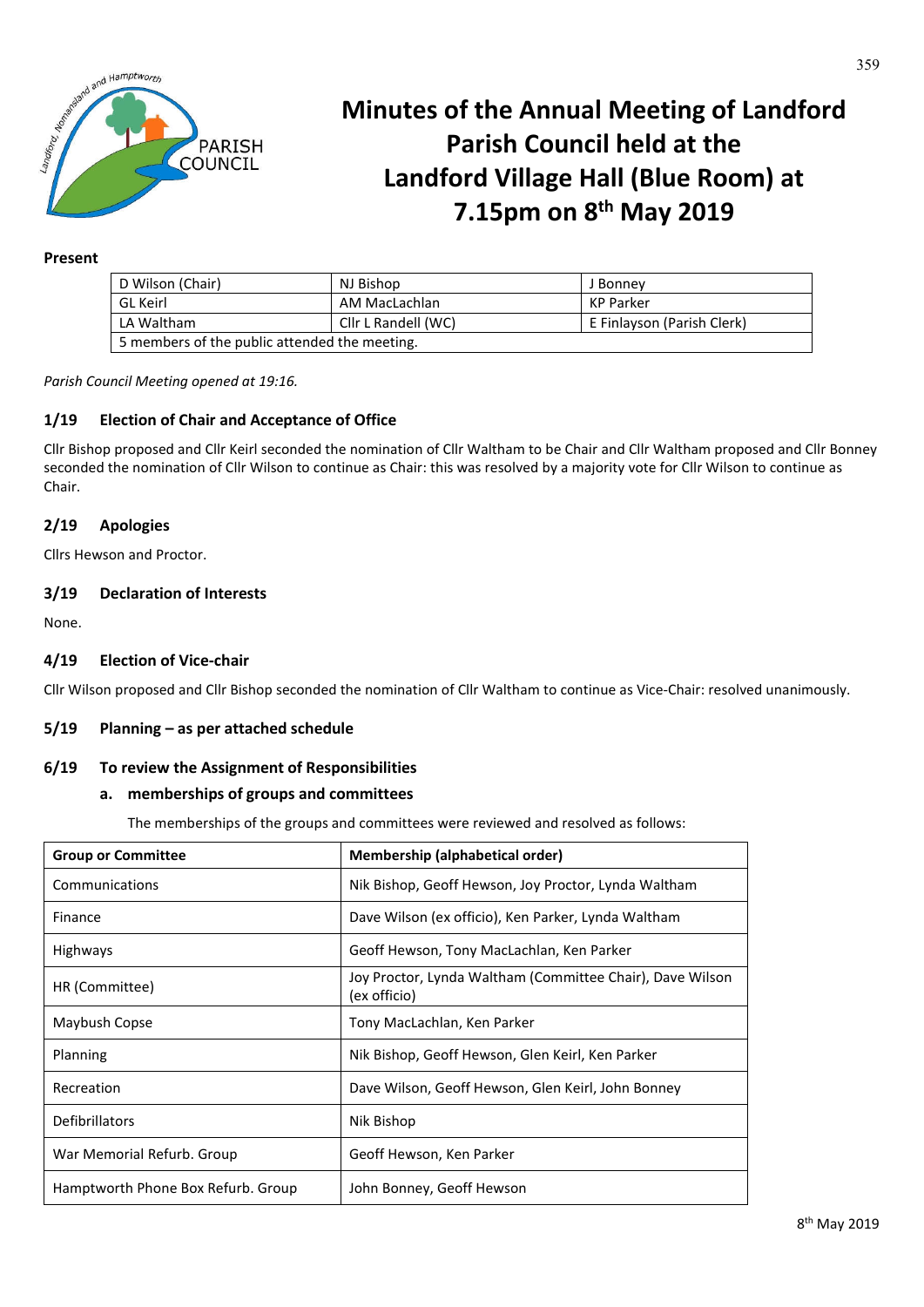

# **b. representatives to external bodies**

The representatives to external bodies were reviewed and resolved as follows:

| Outside body                                              | Representative                        |  |
|-----------------------------------------------------------|---------------------------------------|--|
| South Wiltshire Area Board (SWAB)                         | Ken Parker, (Dave Wilson)             |  |
| National Park Authority (NPA) North East Quadrant         | Ken Parker, (John Bonney)             |  |
| Nomansland Reading Room                                   | Nik Bishop, Glen Keirl                |  |
| Nomansland War Memorial                                   | Nik Bishop, Glen Keirl                |  |
| Landford Village Hall Committee                           | Tony MacLachlan                       |  |
| New Forest Consultative Panel                             | Round Robin/Rota                      |  |
| Nomansland Sports Association/Nomansland Community Events | Dave Wilson                           |  |
| Community Area Transport Groups (CATG)                    | Geoff Hewson, Ken Parker, John Bonney |  |

## **7/19 To agree the dates set for the Full Council meetings for 2019/20**

| Year | <b>Month</b> | Date   | <b>Time</b> | Day    | <b>Meeting</b>               | Location                          |
|------|--------------|--------|-------------|--------|------------------------------|-----------------------------------|
| 2019 | June         | 12     | 19:15       | Wed    | FC                           | <b>NML Reading Room</b>           |
| 2019 | July         | 10     | 19:15       | Wed    | <b>FC</b>                    | Landford Village Hall (Blue Room) |
| 2019 | August       | 14     | 19:15       | Wed    | FC                           | <b>NML Reading Room</b>           |
| 2019 | September    | 11     | 19:15       | Wed    | FC                           | Landford Village Hall (Blue Room) |
| 2019 | October      | 9      | 19:15       | Wed    | FC                           | <b>NML Reading Room</b>           |
| 2019 | November     | 13     | 19:15       | Wed    | FC                           | Landford Village Hall (Blue Room) |
| 2019 | December     | 11     | 19:15       | Wed    | FC                           | <b>NML Reading Room</b>           |
| 2020 | January      | 8      | 19:15       | Wed    | FC                           | Landford Village Hall (Blue Room) |
| 2020 | February     | 12     | 19:15       | Wed    | FC                           | <b>NML Reading Room</b>           |
| 2020 | March        | 11     | 19:15       | Wed    | FC                           | Landford Village Hall (Blue Room) |
| 2020 | April        | 8      | 19:15       | Wed    | FC                           | <b>NML Reading Room</b>           |
| 2020 | May          | 13     | 19:15       | Wed    | FC                           | Landford Village Hall (Blue Room) |
| 2020 | May          | t.b.c. | 19:00       | t.b.c. | <b>Annual Parish Meeting</b> | Landford Village Hall (t.b.c.)    |
| 2020 | June         | 10     | 19:15       | Wed    | FC                           | <b>NML Reading Room</b>           |
| 2020 | July         | 8      | 19:15       | Wed    | FC                           | Landford Village Hall (Blue Room) |

Cllr Waltham proposed and Cllr Wilson seconded that 2<sup>nd</sup> Wednesday of each month with alternative venues between Landford Village Hall and Nomansland Reading Room be continued into 2019/20: resolved unanimously.

## **8/19 To agree the annual subscriptions**

Cllr MacLachlan proposed and Cllr Bishop seconded that the a) Wiltshire Association of Local Councils (WALC), b) Society of Local Council Clerks (SLCC) and c) Campaign to Protect Rural England (CPRE) subscriptions be renewed and cheques raised for signing tonight: resolved unanimously.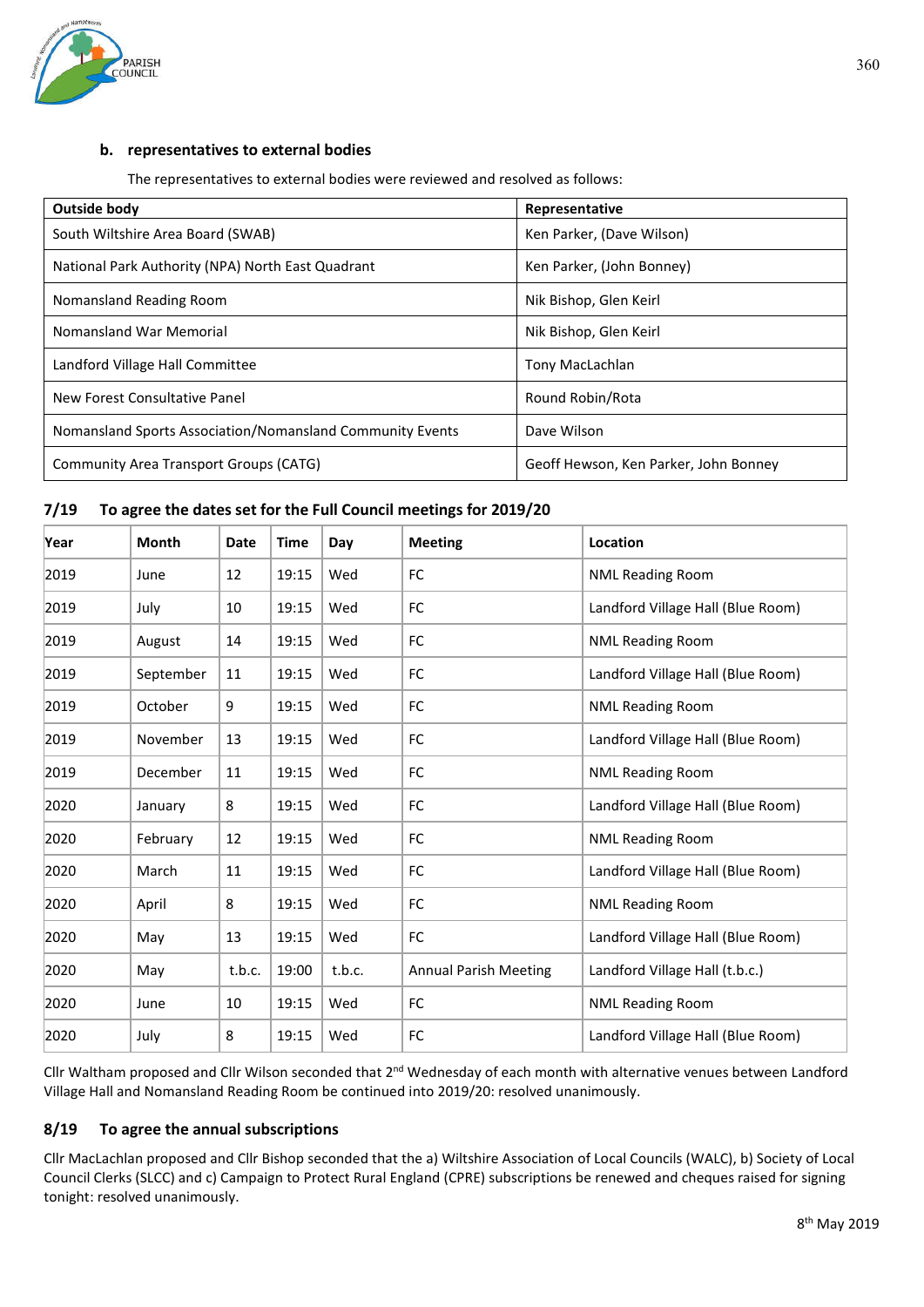

## **9/19 Acceptance of minutes of previous meetings**

The minutes of the April 2019 Full Council meeting were unanimously agreed and signed.

## **10/19 Parish Council updates from agenda item actions from previous meetings**

**• 214/18** The Clerk reported that Wilts. Highways have confirmed the trombone latches (for Disabled access) for Forest Road to South Lane and North Lane cattle grid feild gates will be ordered and are planned to be fitted by the end of May.

**• 239/18** Metal Bus shelter missing panel upgrades - the Clerk advised that a new supplier has been identified for a quote and we expect this during May in time to make an application at the next CATG/SWAB meeting.

**• 240/18** The Clerk reported that the insurance company will be informed during the renewal process next month of the appraisal info.

**• 251/18** Contract issuing – The Clerk reported that all parties have been contacted by email or phone and contracts are due to be issued later this month.

**• 252/18** Landford Rec. Ground weed and feed - Cllr Hewson and Cllr Wilson facilitated J.Smales access to Landford Rec for weed and feed on 2nd May 2019.

**• 253/18** - Self closing gates – the Clerk reported that the contractor, Long and Dibden, have ordered the new gates which have a reported 3 week lead time. The work is expected to be carried out after the May half term break, in June.

**• 163/18** Landford Defibrillator – the Clerk has been informed that this is now ready to purchase, the quote and contact information to proceed with the order are expected to arrive after the meeting from the Defib group.

## **11/19 Finance**

- a. The Clerk presented the Cash Flow Report and cheques numbered 300746 to 300753 for signing.
	- i. cheques numbered 300746 to 300753:
		- E Finlayson for May monthly Gross salary (60 hours) plus 1/3 Holiday pay Jan-Mar: £692.31
		- E Finlayson for April re-imbursement/expenses: £19.90 (£19.39 ex-VAT)
		- L Waltham for Community Champions ballot box: £18.00 (£14.40 ex-VAT)
		- Parish Online for annual subscription renewal: £42.00 (£35.00 ex-VAT)
		- WALC annual subscription: £794.62 (£662.18 ex-VAT)
		- SLCC annual subscription £122.00
		- CPRE annual subscription £36.00
		- Idverde for April bin emptying: £121.44 (£101.20 ex-VAT)
	- ii. cheques signed prior to meeting numbered 3000740 and 300745:
		- E Finlayson for April monthly Gross Salary (60 hours) plus 1/3 Holiday pay Jan-Mar: £692.31
		- Creative Play (UK) Ltd for NML rec Activity trail tread replacement: £816.00 (£680.00 ex-VAT)
	- iii. direct debits and standing charges:
		- Bournemouth Water Co. Water for Pavilion: £2.00
		- Hills Waste Management for March NML reading room bin collection: £9.66 (£8.05 ex-VAT)
		- 1&1 Email storage space increase to 50GB monthly fee: £6.00
	- iv. income received:
		- Downton Parish Council for new Cllr training organised by Landford Parish Council for 2 Cllrs: £47.74
		- Wiltshire Council First half of Precept: £25000.00

Cllr Waltham proposed and Cllr Parker seconded that the Report be approved; also that all cheques be approved and signed: resolved unanimously.

b. The Budget Control Report was received.

#### **12/19 To receive and approve a recommendation for the Clerk's salary for 2019/2020**

Cllr Waltham proposed and Cllr Bishop seconded that the Clerk's salary be raised in line with the National Joint Council for Local Government Serviced (NJC) recommended pay for the current salary scale (SCP9) from 1st April 2019: resolved unanimously.

361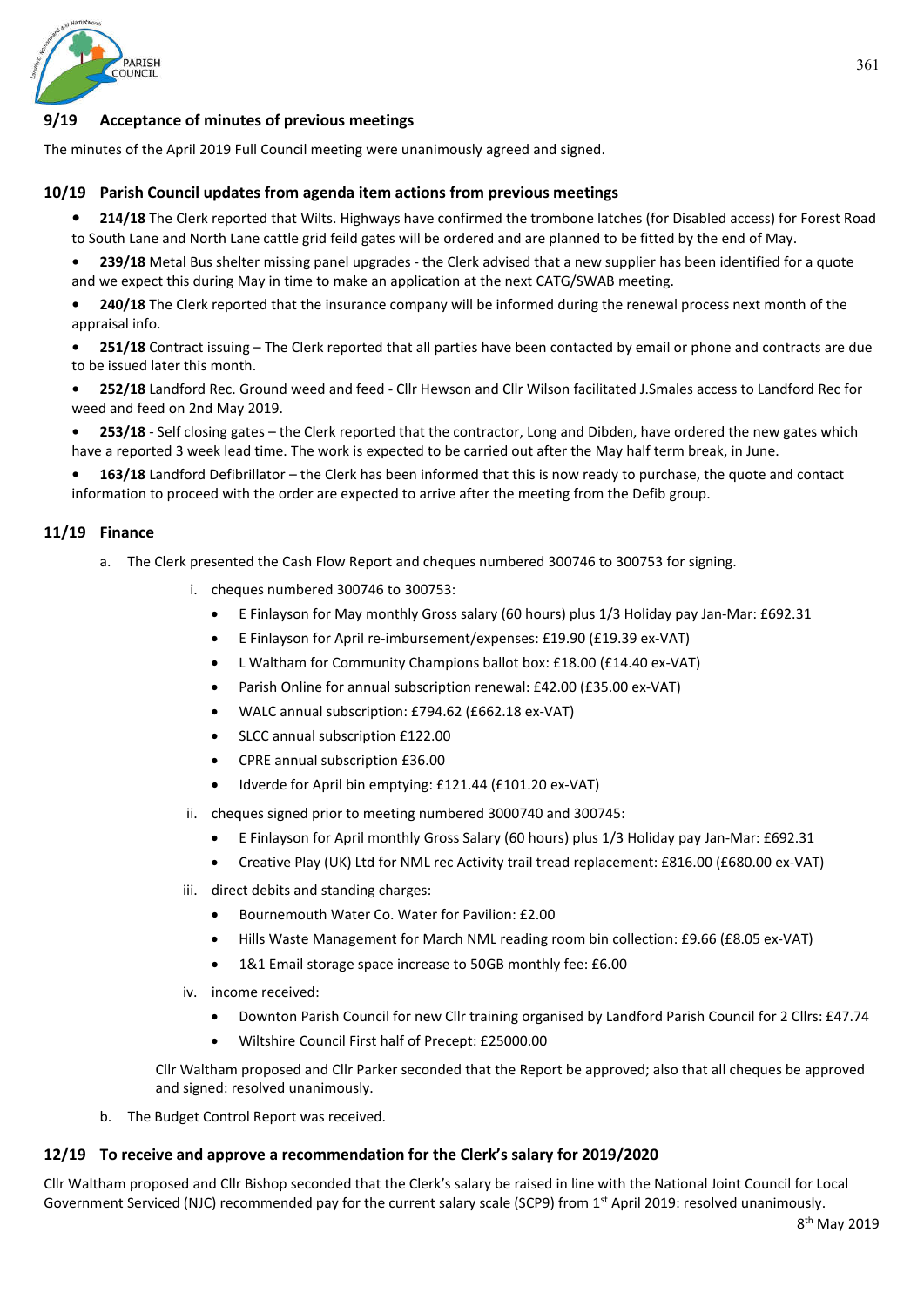

It was noted that this approval included an increase to the annual budget for the Clerk's salary of £44.71

## **13/19 To discuss and consider a quote for a one off clean at the Landford Rec Pavilion**

Cllr Wilson proposed and Cllr Waltham seconded that the one -off clean of the Landford Rec Pavilion be carried out at a cost of £30.00: resolved unanimously.

## **14/19 To consider and approve the purchase identification badges for Parish Councillors to carry and show, if needed, when carrying out Parish Council business**

The Clerk passed around a sample photo identification (ID) badge obtained from the company who provide ID badges to Warminster Town Council.

It was noted that Landford Parish Council orange high vis vests would also be useful for identification during Parish Council business and 2 Councillors who did not have these vests requested one.

Cllr Wilson proposed and Cllr Waltham seconded that the 2 High vis vests be purchased along with photo ID badges, with lanyard and open faced holder for all Councillors and that the same photo be placed on the website to allow verification of a Councillor: resolved unanimously.

## **15/19 To discuss and consider two new Parish bins on Lyndhurst Road (AMM)**

Cllr MacLachlan presented the costings for the purchase, installation and ongoing collection of rubbish from the proposed bins. After a robust discussion on the topic the Council voted and it was resolved by majority to not add any more bins to Lyndhurst Road. Cllr MacLachlan would report back to the Parishioners who had raised these issues on the outcome.

# **16/19 To discuss and consider purchasing perpetual trophies for the Community Champions from S.137 budget (Comms Group)**

Cllr Waltham presented a proposal to purchase perpetual trophies for the Parish Council Community Champion awards. The Council discussed this and suggested that any trophy purchases should be reviewed after an evaluation on the success of this year's award participation.

## **17/19 To consider and approve adding to the Parish Council planning procedure:**

When a Parish Consultation Briefing is received from the relevant planning authority, the applicant or agent (subject to details being obtained from the planning application documentation on the planning authority portal) will be contacted and informed that:

*"The Parish Council will consider the planning application, which may include a site visit by the Parish Council Planning Group, and will provide feedback to the relevant planning authority. If you wish to address the Council on this application and/or you wish to decline a site visit, please contact the Parish Clerk via telephone (07421354039) or email (clerk@landford.org.uk).* 

*Please note: All Parish Council responses are recommendations only, the responses are submitted to the relevant planning authority following consideration at a full Parish Council meeting and displayed along with the full Council Meeting Minutes on the Parish noticeboards and website."*

Cllr Wilson proposed and Cllr Waltham seconded that the above procedure would be added to the Parish Council's planning procedure with an initial 3 month trial: resolved by majority.

## **18/19 To consider the presence of Landford Parish Council at the Local Summer Fayres (Comms Group)**

Cllr Waltham proposed and Cllr Bishop seconded the proposal for a Parish Council presence at the local summer fayres: resolved by majority.

## **19/19 To discuss acknowledging Landford Village Stores for acting as the Parish Council's post box etc for the last year (Comms Group)**

Cllr MacLachlan proposed and Cllr Waltham seconded the proposal to show the Parish Council's appreciation for the continued support and help provided by the Landford Village Stores: resolved by majority.